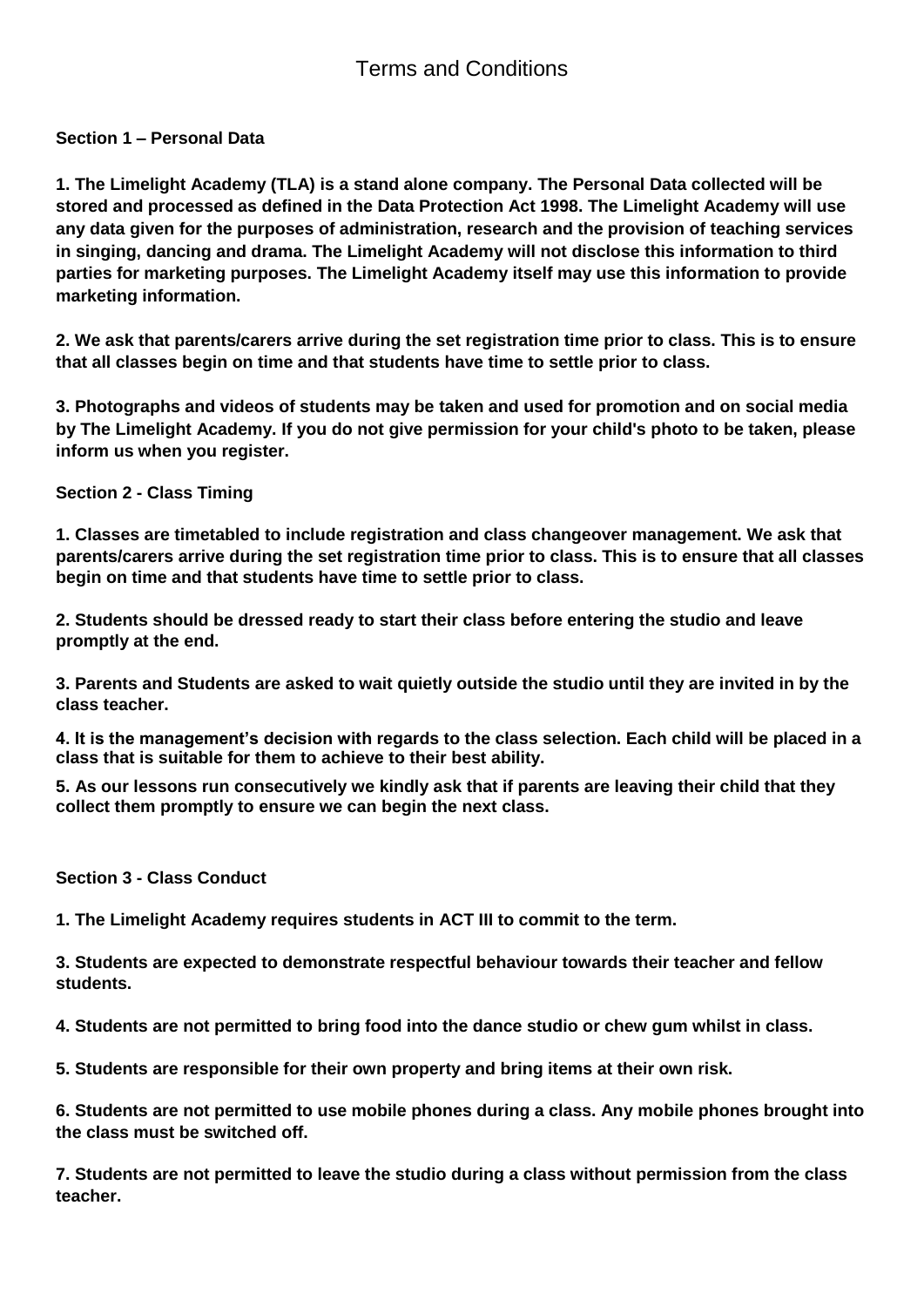**8) All students must be registered for the classes they attend. Unregistered children will not be allowed to participate in the class.**

**9) The Limelight Academy reserves the right to exclude students from lessons at its discretion.**

## **Section 4 - Responsibilities**

**1. Parents/Guardians must remain on the premises (not in class) at all times whilst their child is taking a class. If you need to leave the premises, this responsibility must be passed to and accepted by another adult.**

**2. If your child needs assistance, becomes unwell or has an accident while on the premises and during classes there must be an adult accessible at all times.**

**3. The only exception to the above 2 points is for students 12 years of age or above. If as the Parent /Guardian you make the decision that your child is responsible for their own safety and wellbeing including arriving at, and leaving the classes and premises unaccompanied, written authorisation must be provided to The Limelight Academy or the class teacher.**

**4. The dance teacher cannot take responsibility for assisting children with personal care or when visiting the bathroom.**

**5. It is the Parents/Carers responsibility to inform TLA of any changes regarding the students' medical conditions or emergency contact details. In this case please complete a new registration form.**

**6. It is the management's decision with regards to the class selection. Each child will be placed in a class that is suitable for them to achieve to their best ability.**

**7. Parents are permitted to watch class for as long as the student requires them too. Students are able to perform and express themselves better when they are given the independence to do so**

**8. We ask that parents/carers arrive during the set registration time prior to class. This is to ensure that all classes begin on time and that students have time to settle prior to class.**

## **Section 5 - Miscellaneous**

## **Teachers:**

**1. The Limelight Academy engages industry based professionals to instruct classes. At times scheduled teachers may not be available and as such an alternative teacher of equal or greater qualification will replace the scheduled teacher. Due to the nature of the entertainment industry and the high standard of teachers employed at The Limelight Academy, teachers may rotate and change at the discretion of management.**

**Duty of care, safety & conduct**

**1. The Limelight Academy does not accept responsibility for student's safety outside the premises.**

**2. The Limelight Academy and its service providers attempt to minimise any risk of personal injury within practical boundaries, however accidents do happen and all physical activities carry the risk of personal injury.**

**3. All students and guardians acknowledge that while every care and safety measure will be taken, there is an inherent risk of personal injury in physical activities that will be undertaken at the studio as part of the programme and accept that risk.**